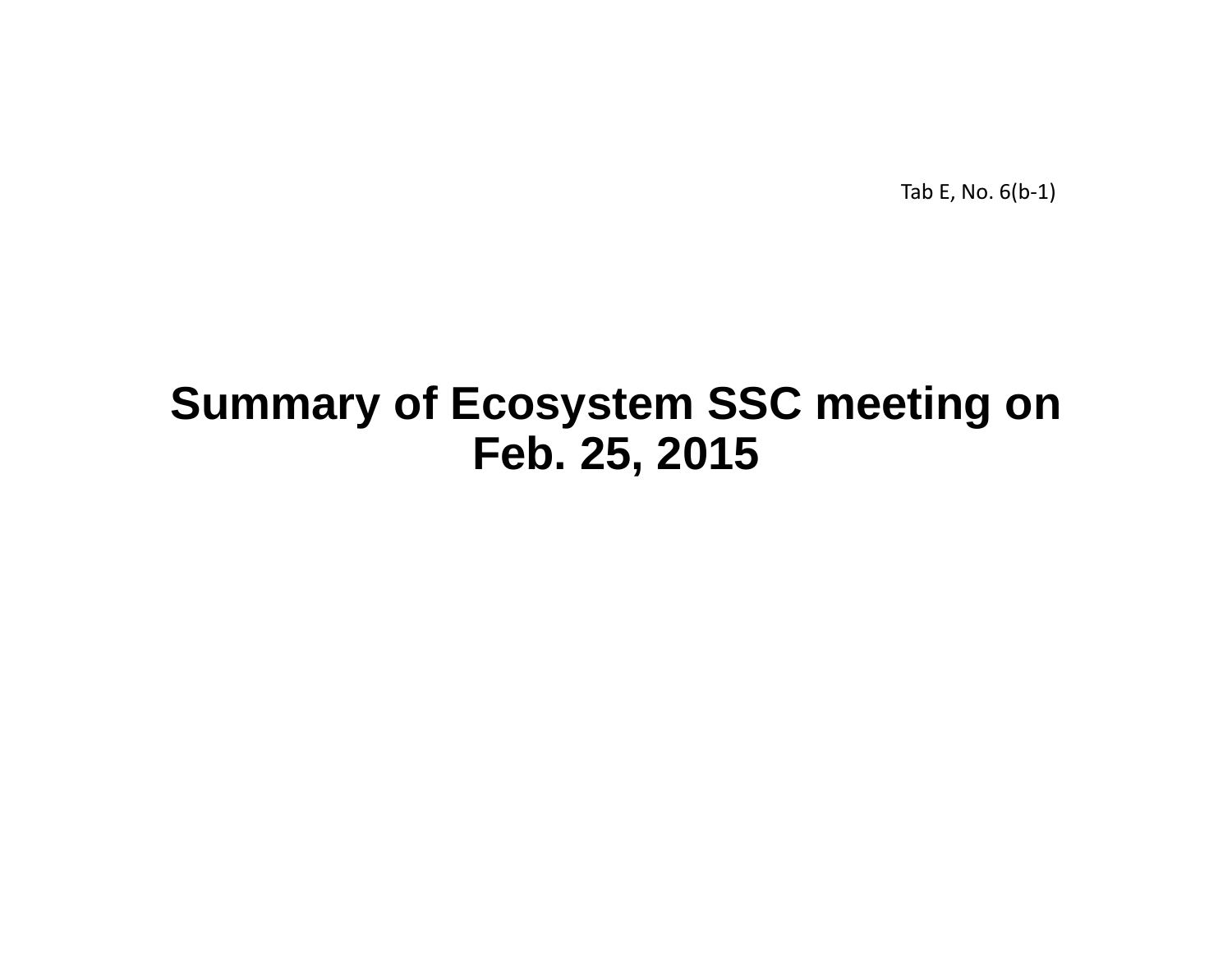#### **Who were there**

**Members Present Cameron Ainsworth, Vice-chair Joan BrowderColumbus BrownStephen Holiman Alan MatherneGlenn ThomasWei Wu**

**Council Staff Morgan Kilgour Charlotte Schiaffo**

**Council Member Roy Williams**

**NMFS-SERO Staff Nick Farmer**

**Others present J.P. BrookerFelicia ColemanChad HansonFrank HeliesWill Heyman Chris Hoenig Tom Wheatley**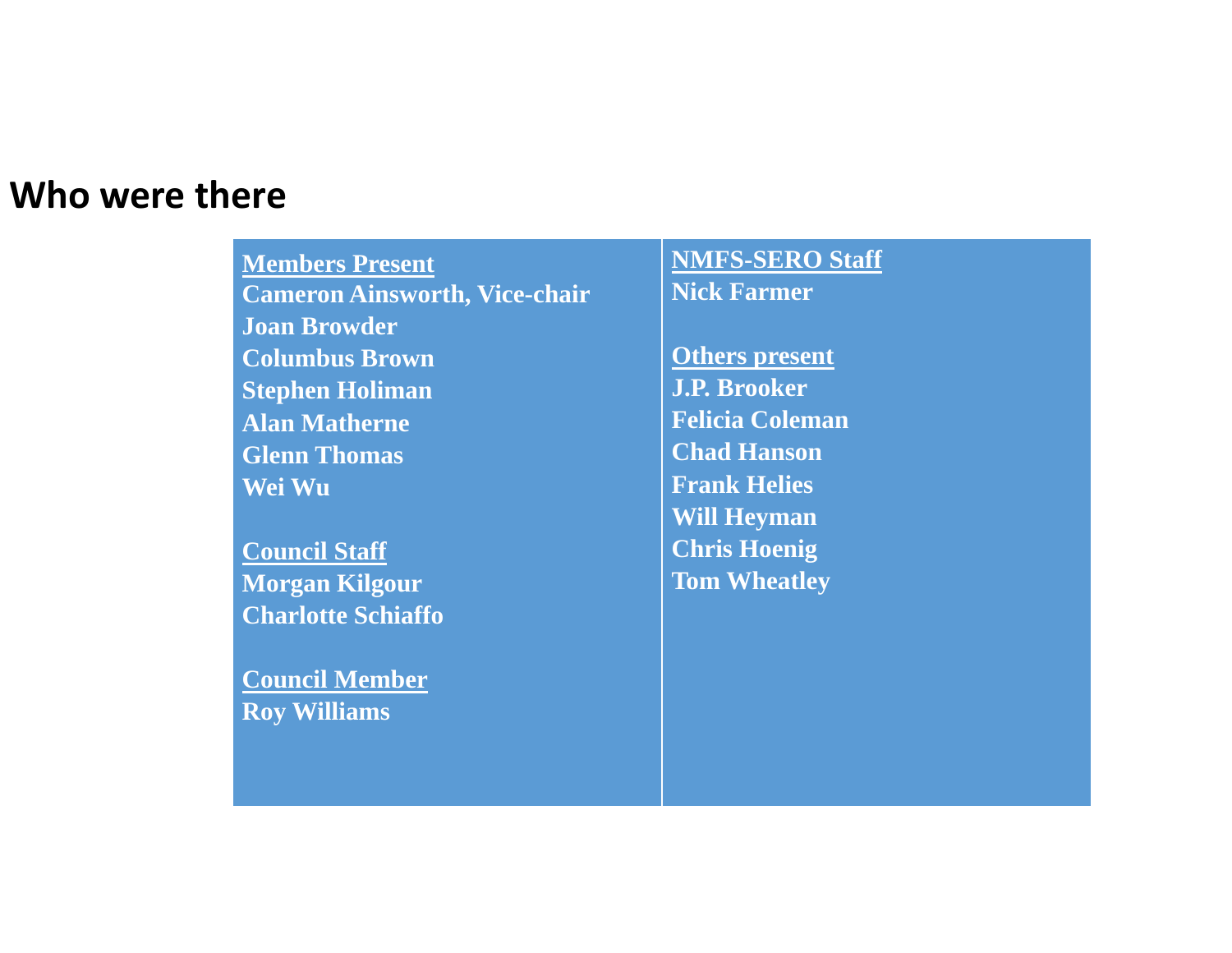# **Madison-Swanson and Steamboat Lumps Marine Reserves Reports**

The Ecosystem SSC was presented information on the shelf-edge fishing reserves in the Southeastern U.S. from 2003-2009.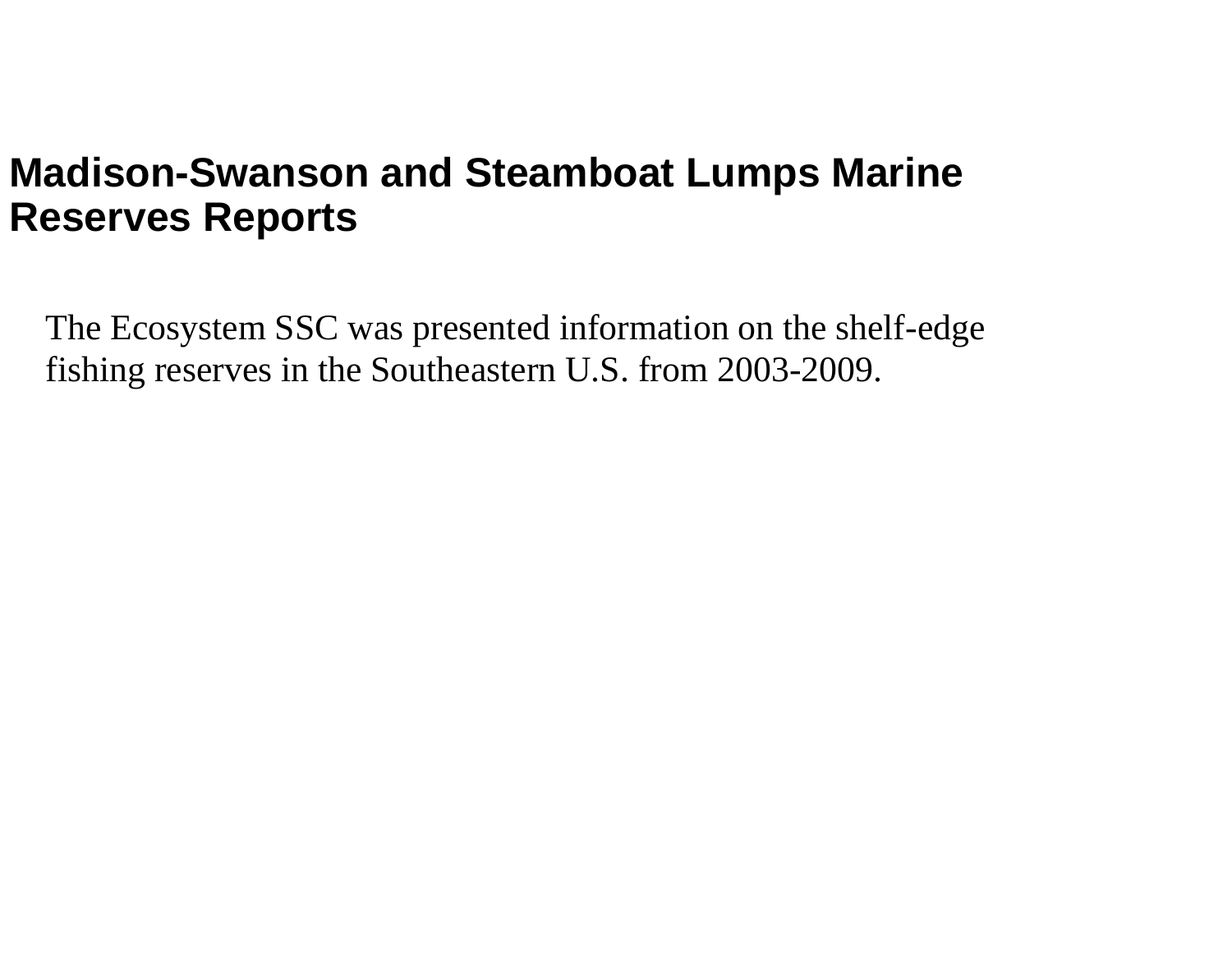#### Shelf‐edge reserves can protect threatened reef fish species and fishery production (Chris Koening and Felicia Coleman)

- Benefits for threatened & critically endangered species:
	- Protect juvenile, adult and spawning habitat
	- Provide research opportunities to increase protection & recovery.
- Benefits for shallow water species.
	- Protect sex ratios, and reproductive output of Gag
	- Protect age & size structure of spawners (BOFFS).
	- Protect reproductive output of other species (e.g., Red Snapper)
- Benefits to fishermen
	- Spillover: increase fishery production around reserves.
	- Protection of future recruitment.
- Benefits to scientific research and management
	- Monitor shifting baselines (reserves must be large enough)
	- Habitat protection
	- Controls for environmental impacts (e.g., oil spills)
	- Ecology of exploited species
	- Fishery impacts on trophic cascades etc.
	- Impacts of invasive species (e.g., Lionfish)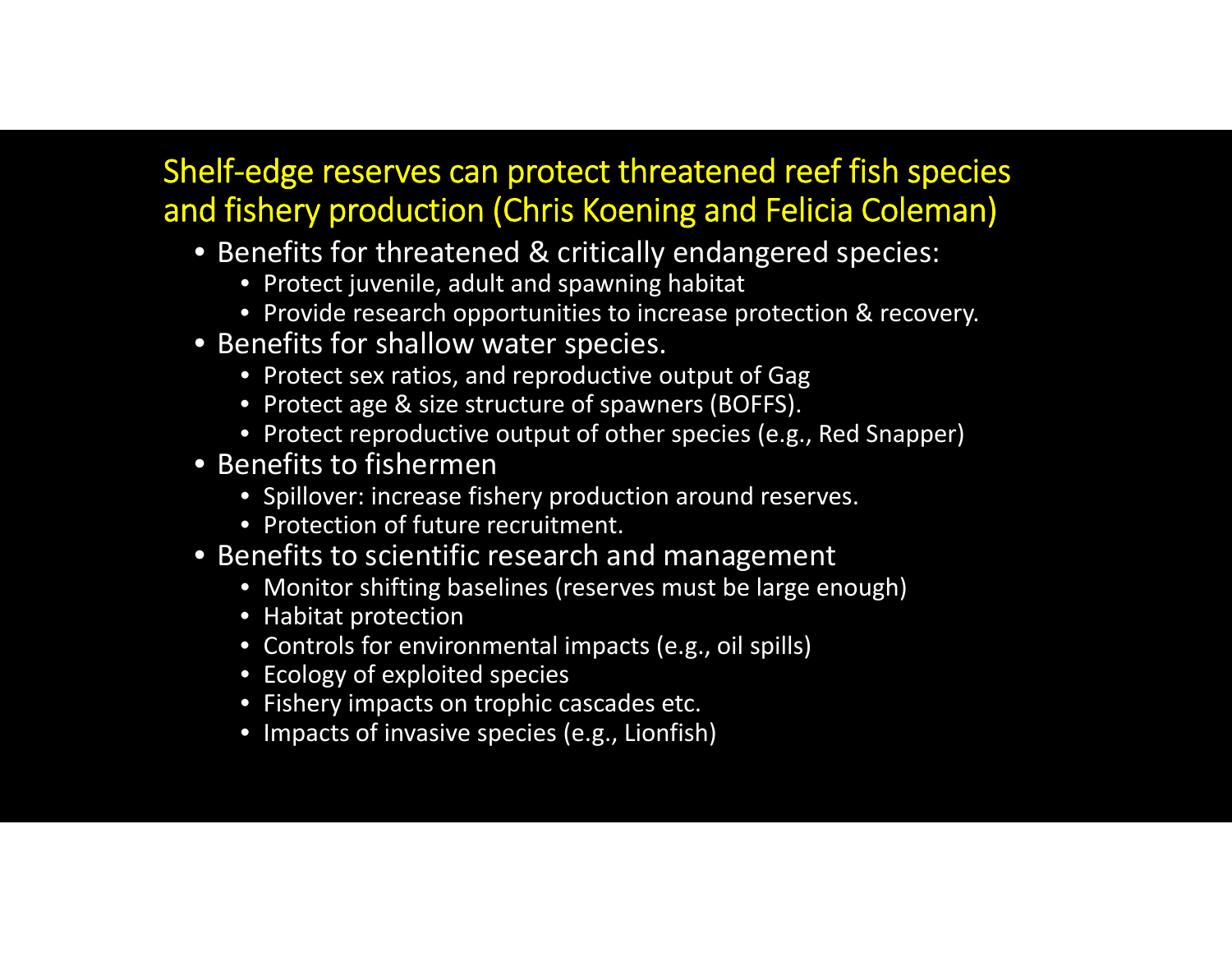#### **Performance of MPAs**

(Andrew David)

- **•** Indices of abundance have a Indices of abundance have a high variance so trends are difficult to<br>detect. No statistically significant differences were detected between areas, however within areas some years were different from others.
- The average abundance for gag appears to be higher in Madison-Swanson than the other survey areas, but is not significant. Similarly<br>red grouper abundance appears higher in Steamboat Lumps than red grouper abundance appears higher in Steamboat Lumps than other areas, but is also not significant. Red snapper means show greater interannual variability.
- •Gag, red grouper and red snapper were larger within MPAs compared to the eastern Gulf. Within the MPAs, gag and red snapper lengths were similar, however red grouper were larger in in Madison-Swanson<br>than Steamboat Lumps. All show apparent gradual increases during than Steamboat Lumps. All show apparent gradual increases during the survey period.
- $\bullet$  Compliance with fishing regulations has varied, along with the level of VMS for commercial vessels was instituted in 2008.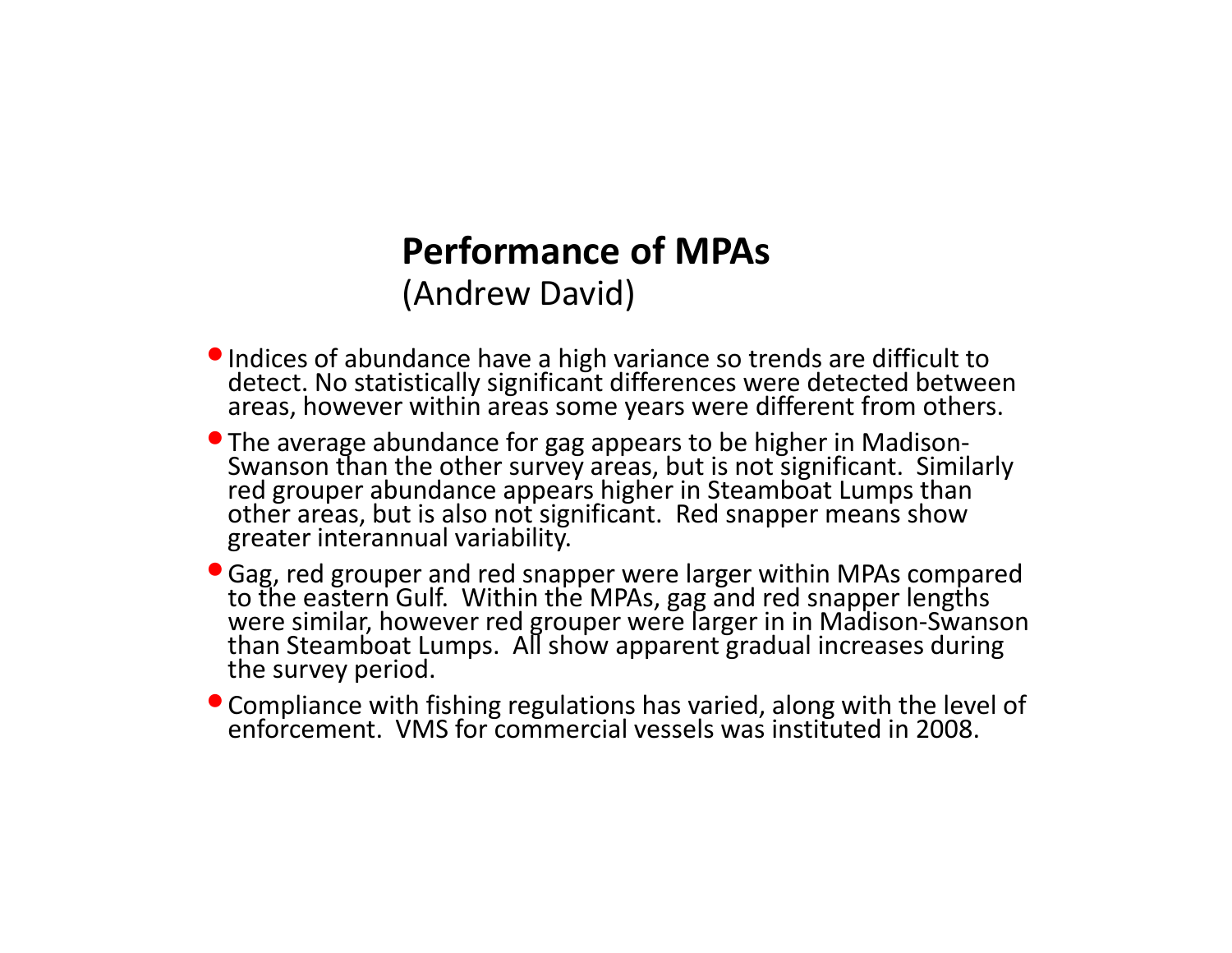#### Maximizing legitimacy of information



Fisher involvement in science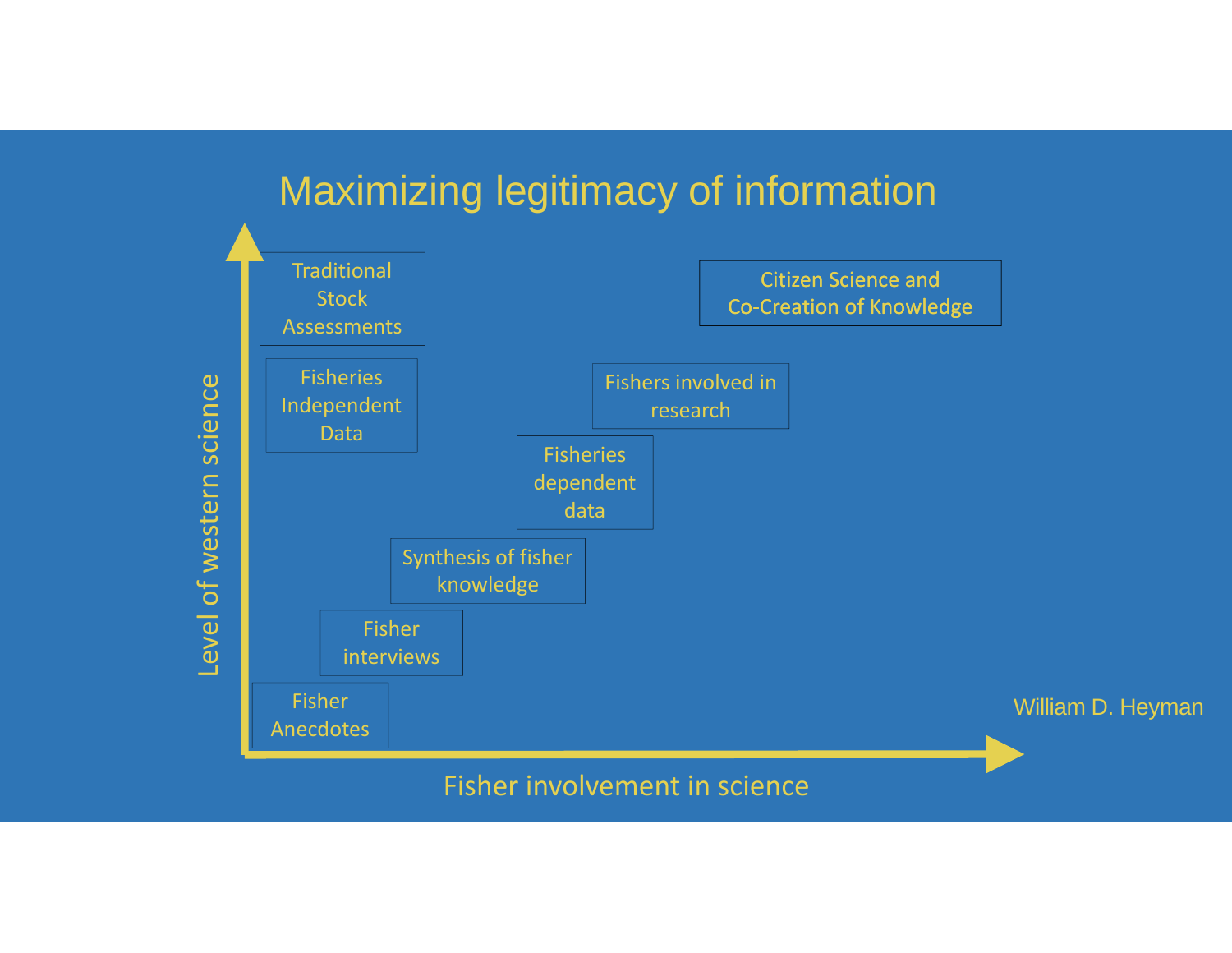T**o have the Council have the Law Enforcement Committee look at options for improving enforcement including looking at the tables of penalties for fishing in Marine Protected Areas and at problems associated with building viable cases for prosecution.**

**Motion carried with no opposition.**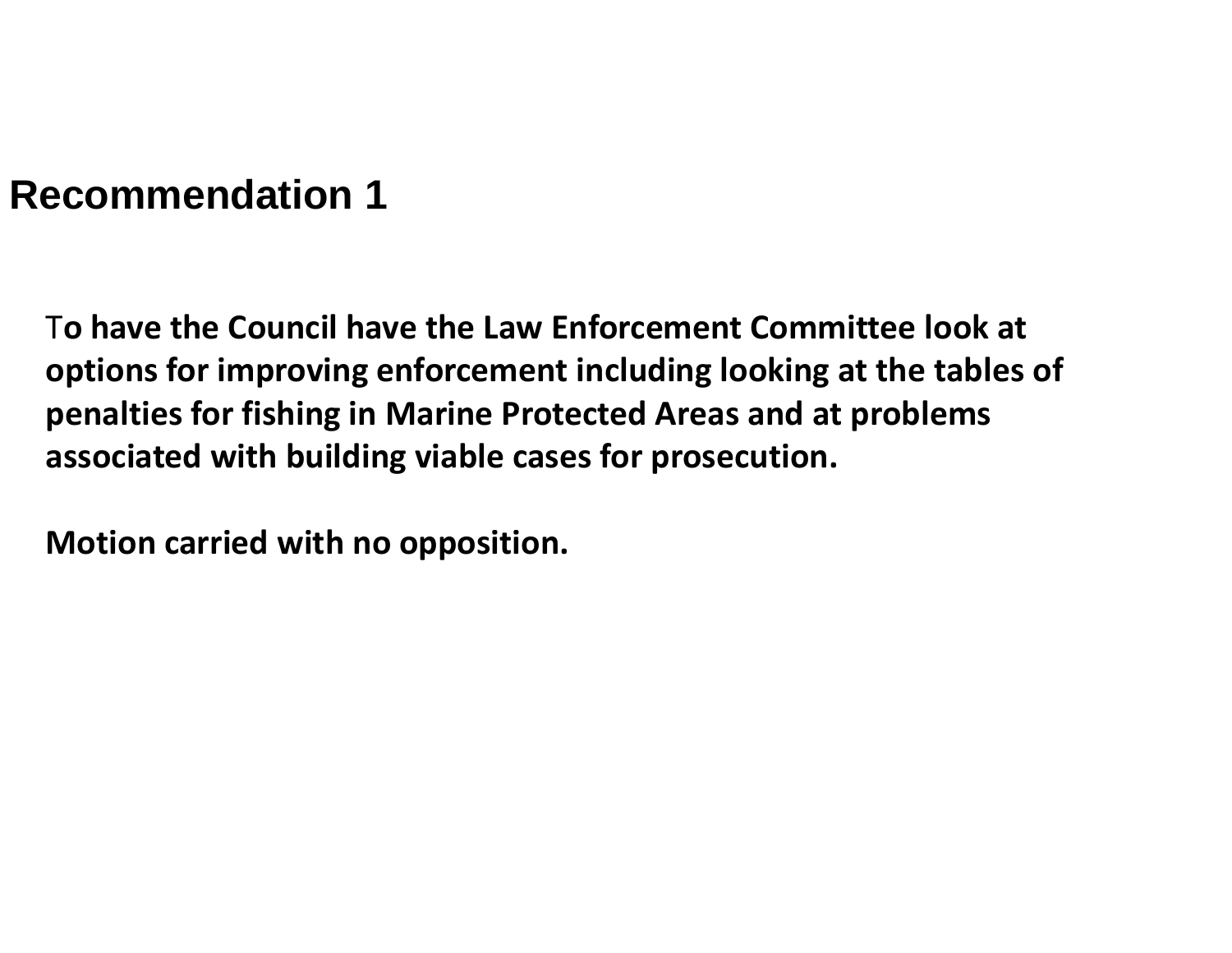**To have the Council have the Outreach & Education Committee review mechanisms for public outreach with respect to benefits of MPAs and compliance with MPA regulations.**

**Motion carried with no opposition.**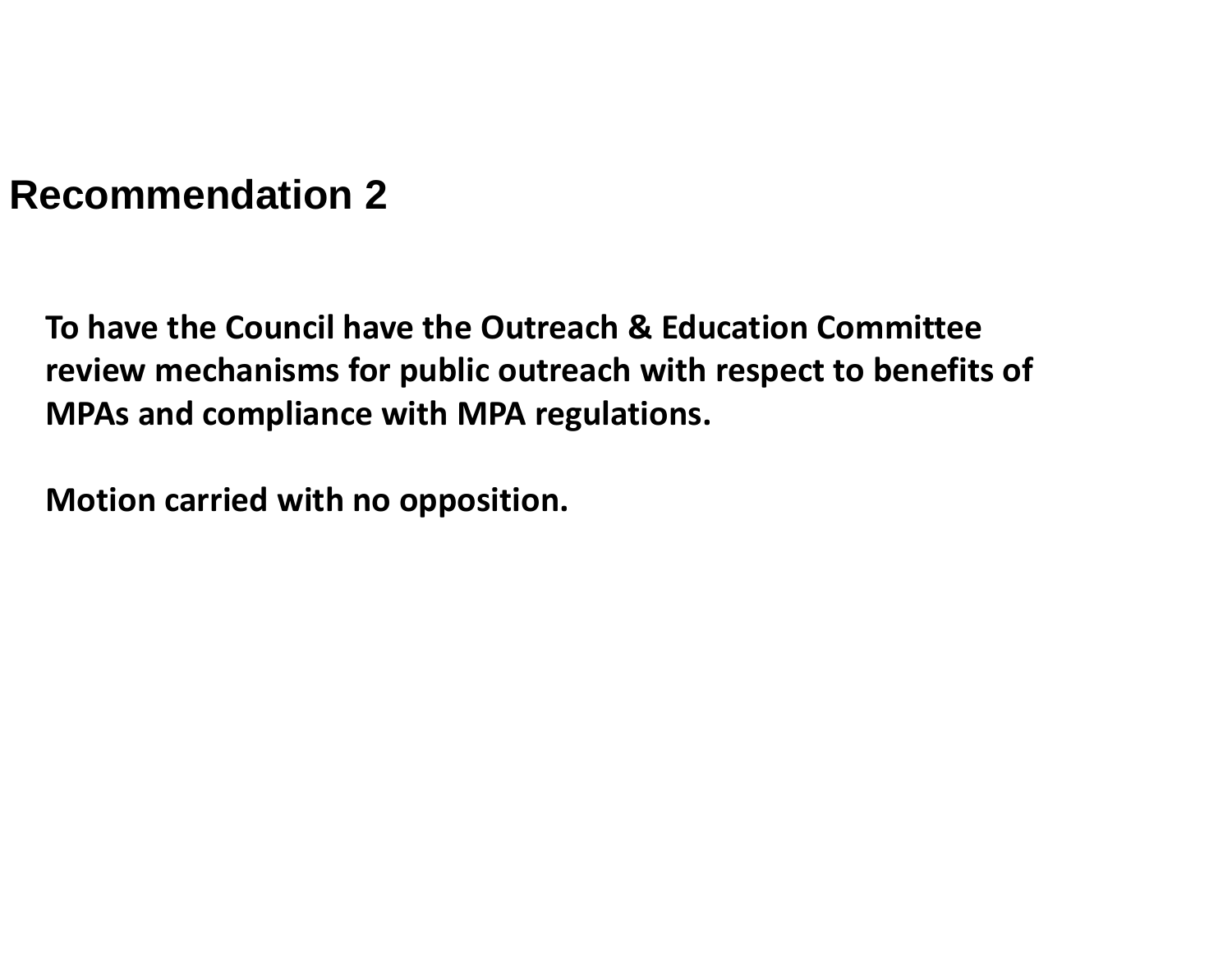**On the basis of the encouraging news the SSC heard from two scientific studies on reef fish stock recoveries in Madison Swanson and Steamboat Lumps MPAs, the Ecosystem SSC recommends that the Council consider other opportunities to establish MPAs.**

**Motion carried with no opposition.**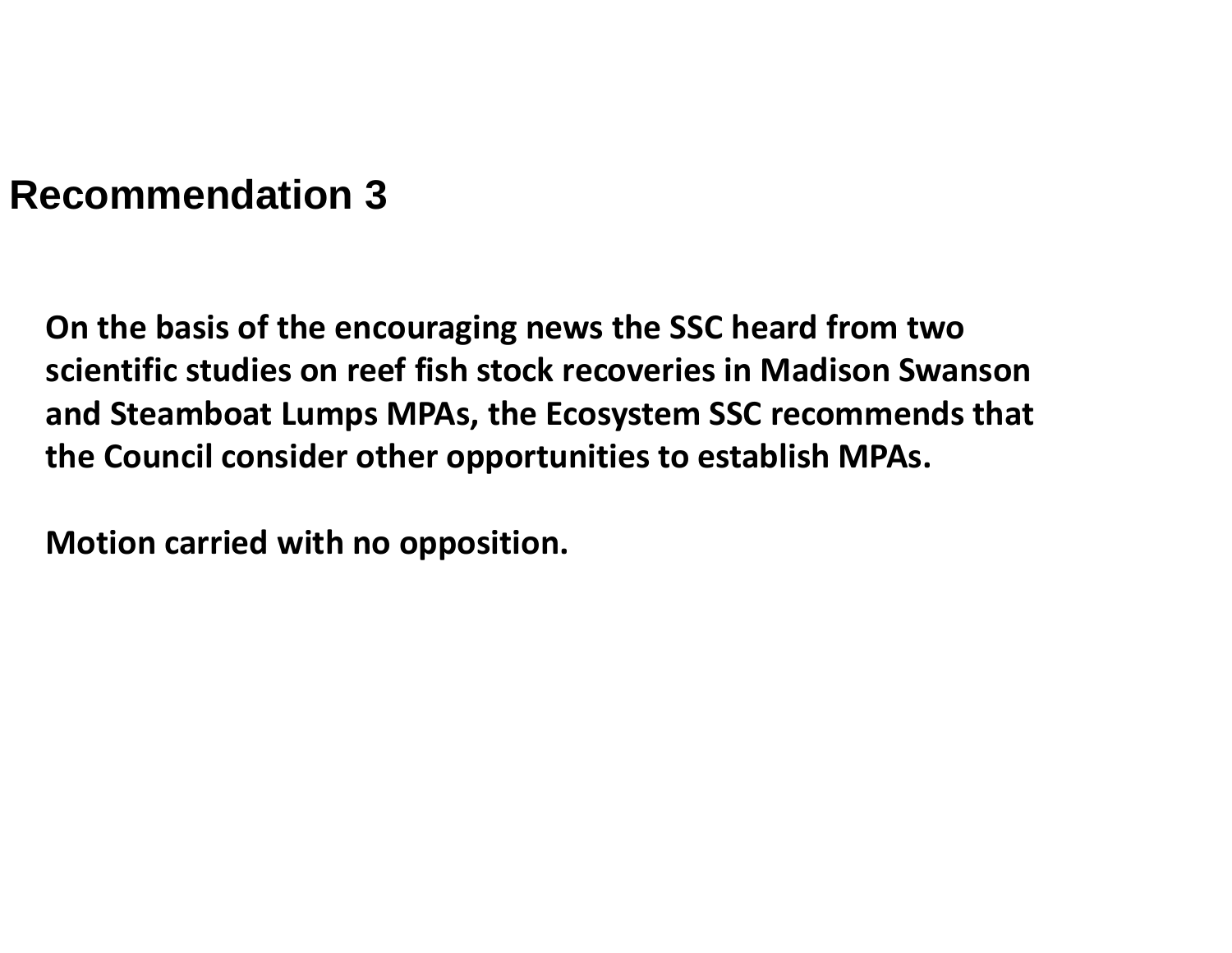**The Ecosystem SSC recommends that the Council establish year‐ round closures for all species in the Madison Swanson, Steamboat Lumps, and the Edges Reserves.**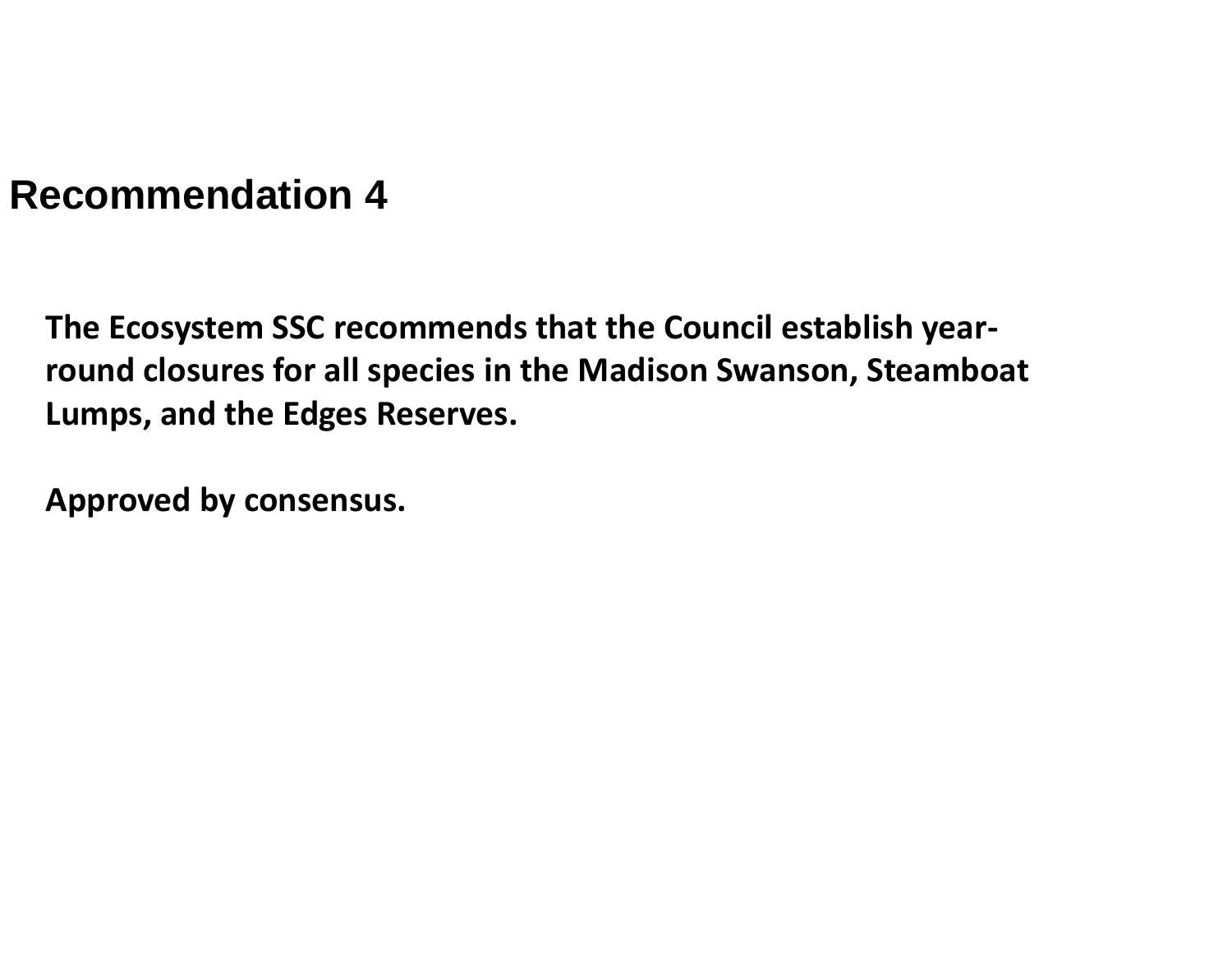**The Ecosystem SSC recommends that the Council recommend to the HMS Management Division that they close the following Reserves (Madison‐Swanson, Steamboat Lumps, and the Edges) to fishing year round.**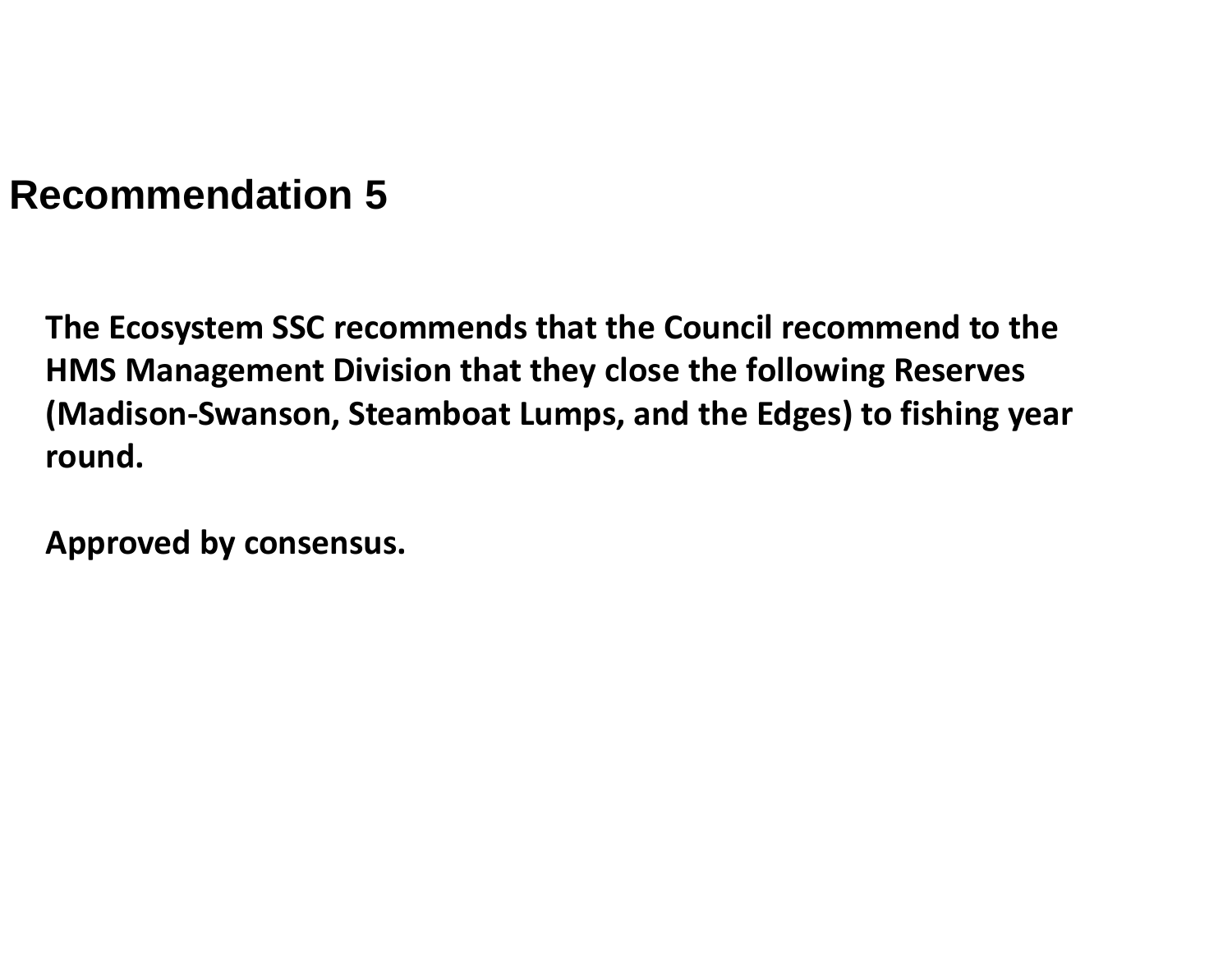**Borrowing from <sup>a</sup> powerful approach to identifying and protecting spawning aggregations of reef fish and other associated species already implemented in Belize and elsewhere in the Caribbean and underway in the South Atlantic, the Ecosystem SSC recommends that the Council form an MPA Working Group made up of scientists, fishermen, law enforcement, managers and other stakeholders to work together, each using their best tools and knowledge, to make recommendations for the creation of an effective MPA network in the Gulf of Mexico.**